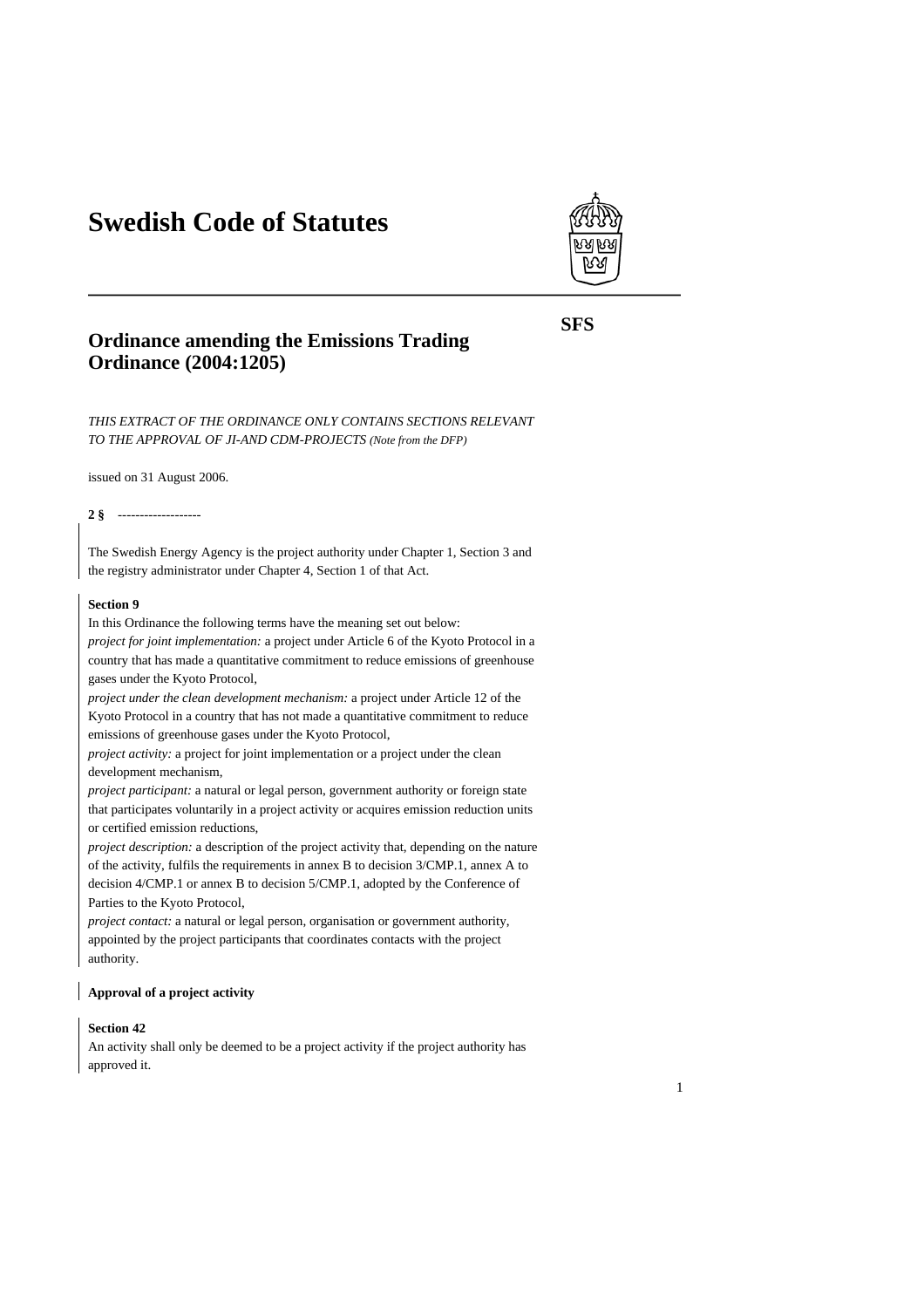#### **Section 43**

The project authority may only approve a project activity under the clean development mechanism if the project participants have filed: 1. a project description, and

2. a preliminary ruling according to which the project activity ought to be approved by the competent authority in the country in which the project activity is to be implemented.

#### **Section 44**

The project authority may only approve a project activity for joint implementation in Sweden if the project participants have filed:

1. a project description, and

2. the project participants are parties to the Kyoto Protocol or citizens of or domiciled in a country that is a party to the Kyoto Protocol.

#### **Section 45**

The project authority may only approve a project activity for joint implementation in another country if the project participants have submitted a preliminary ruling under which the project activity ought to be approved by the competent authority in the country in which the project activity is to be implemented.

#### **Section 46**

The project authority may not approve a project activity if the design of the project activity contravenes Article 11 b, point 6 of Directive  $2003/87/EC^1$  of the European Parliament and of the Council of 13 October 2003 establishing a scheme for greenhouse gas emission allowance trading within the Community and amending Council Directive  $96/61$ /EC, amended through Directive  $2004/101/EC^2$  of the European Parliament and of the Council.

#### **Section 47**

At the request of a prospective participant in a project activity the project authority shall give a preliminary ruling on the approval of a project activity in Sweden. A preliminary project description must be attached to the application for a preliminary ruling.

A preliminary ruling is not binding in the matter of whether the project activity shall finally be approved.

### **Section 48**

Before the project authority approves a project activity for joint implementation in Sweden the project authority shall obtain and take account of the views of the public and environmental organisations on the project activity in an appropriate way.

**Issue and transfer of emission reduction units from a project activity in Sweden** 

<sup>&</sup>lt;sup>1</sup> OJ L 275, 25.10.2003, p. 32 (Celex 32003L0087).<br><sup>2</sup> OJ L 228, 12.11.2004, p. 18 (Celex 22004L0101). OJ L 338, 13.11.2004, p. 18 (Celex 32004L0101).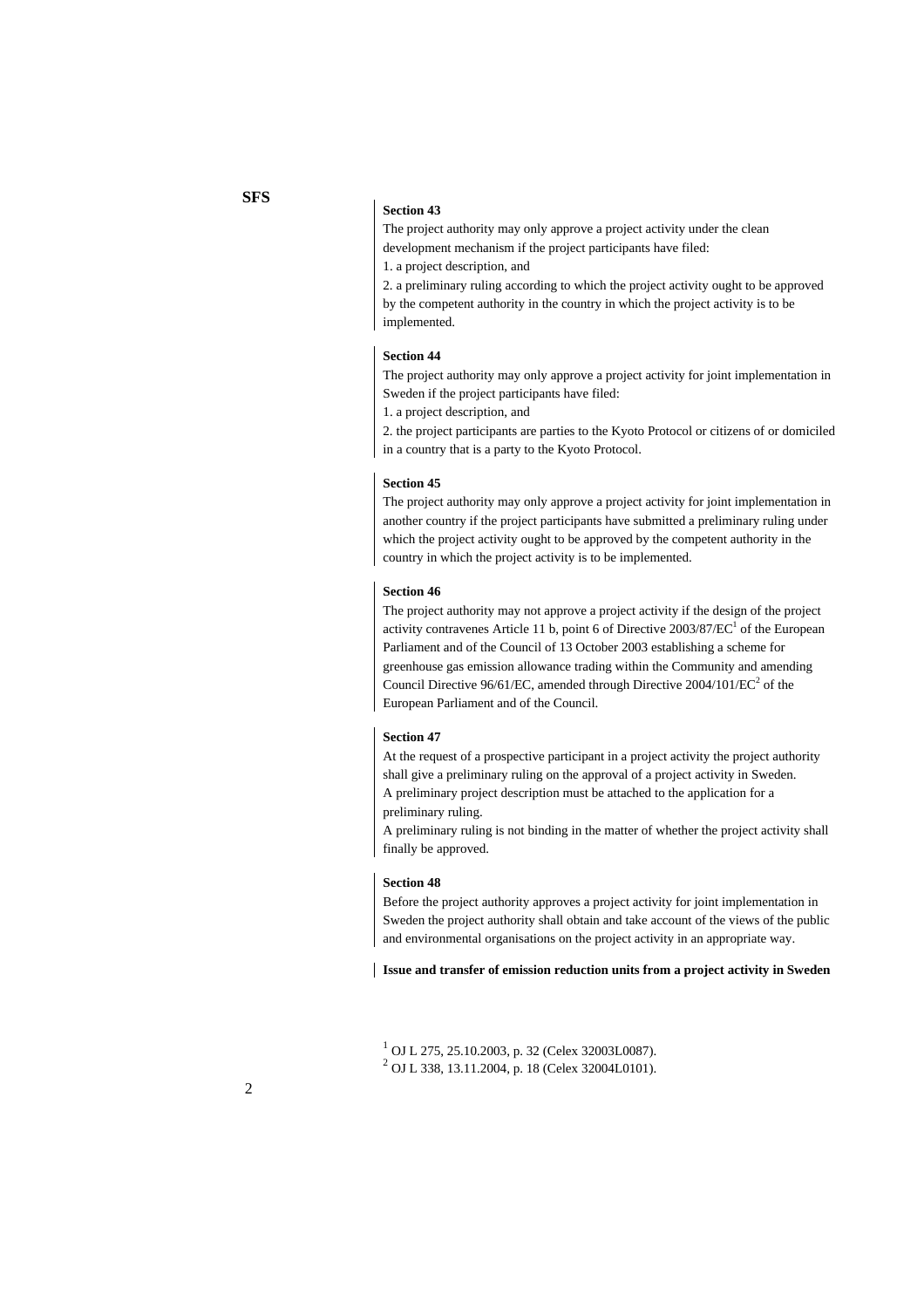#### **Section 49**

At the request of the project contact the project authority shall issue the number of emission reduction units that corresponds to the reduced emissions of greenhouse gases that has been determined by an accredited verifying body in accordance with point 38 of the annex to decision 9/CMP.1, adopted by the Conference of Parties to the Kyoto Protocol.

#### **Section 50**

Emission reduction units may not be issued for reduced emissions of greenhouse gases that are the result of a project activity at an installation that requires a permit for the emission of carbon dioxide under Chapter 2 of the Emissions Trading Act (2004:1199).

However, emission reduction units may be issued for a project activity referred to in the first paragraph, if

1. the project activity results in reduced emissions of greenhouse gases direct from the installation, and

2. the operator of the installation cancels the number of emission allowances that corresponds to the reduction or limitation of emissions.

#### **Section 51**

Emission reduction units may only be issued for a project activity that indirectly reduces emissions from an installation that requires a permit for emissions of carbon dioxide under Chapter 2 of the Emissions Trading Act (2004:1199) on condition that a corresponding quantity of emission allowances is cancelled in the reserve set aside for new participants under Section 26.

#### **Section 52**

If the emission reduction units are to be distributed among several project participants, the project contact shall file an agreement on the acquisition of emission allowances that shows how the emission reduction units are to be distributed among the project participants.

#### **Section 53**

After issuing them, the project authority shall transfer the emission reduction units to the project participant's account. If there are several participants and the project participants have filed an agreement under Section 52, the project authority shall transfer the emission reduction units according to the distribution set out in the agreement.

No emission reduction units may be transferred to the account of a Swedish project participant.

#### **Section 54**

If more emission reduction units have been issued than have been transferred under Section 53, they shall be held by the project authority until the project contact has submitted a new agreement on the acquisition of emission reduction units.

#### **Surrender of emission reduction units and certified emission reductions**

## **SFS**